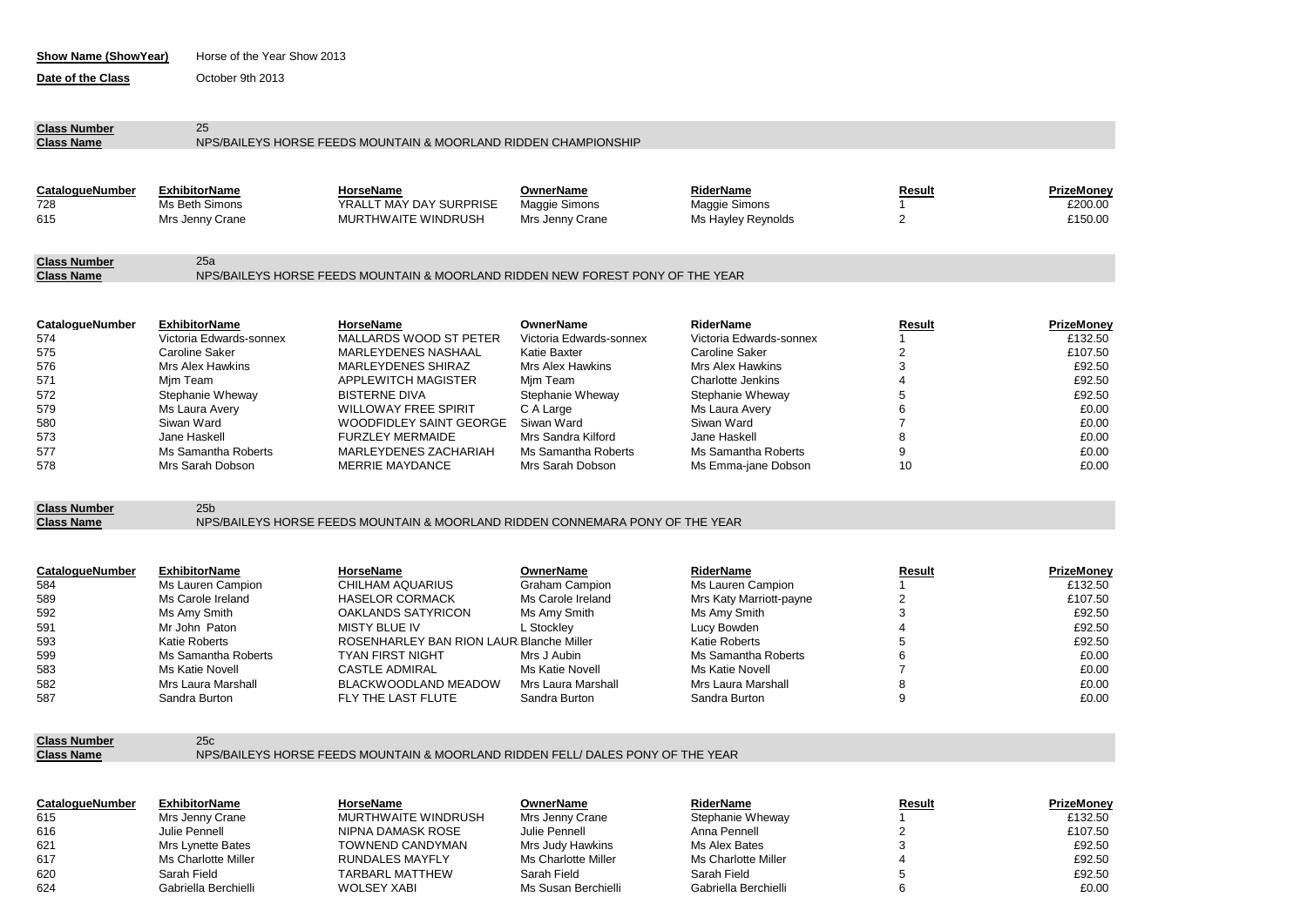| 610 | Mr William Ireland  | KILMANNAN ROBERT THE BRUC Mr William Ireland |                    | <b>Richard Telford</b> | £0.00 |
|-----|---------------------|----------------------------------------------|--------------------|------------------------|-------|
| 604 | Ms Lauren Kingston  | BYBECK EVOLUTION                             | Ms Lauren Kingston | Ms Lauren Kingston     | £0.00 |
| 611 | Mr Jonathan Stevens | LITTLETREE LIMITED EDITION                   | Mrs Leslev Stevens | Mr Jonathan Stevens    | £0.00 |

| <b>Class Number</b>  | 25d          |
|----------------------|--------------|
| $\sim$ $\sim$ $\sim$ | $\mathbf{N}$ |

## **Class Name** NPS/BAILEYS HORSE FEEDS MOUNTAIN & MOORLAND RIDDEN HIGHLAND PONY OF THE YEAR

| <b>CatalogueNumber</b> | <b>ExhibitorName</b> | HorseName                                 | OwnerName          | RiderName           | Result | PrizeMonev |
|------------------------|----------------------|-------------------------------------------|--------------------|---------------------|--------|------------|
| 633                    | David Bright         | <b>MOSS-SIDE MCLAREN</b>                  | Rachel Bright      | <b>Bobby Bright</b> |        | £132.50    |
| 635                    | Clare Fitch          | STRATHLEVEN DRUMOCHTER Mrs Stacey Walsh   |                    | Clare Fitch         |        | £107.50    |
| 634                    | Mrs Anne Rowley      | RHINNS POINT DOMHNUL HEND Mrs Anne Rowley |                    | Lizzie Rowlev       |        | £92.50     |
| 632                    | Mr Jonathan Stevens  | MACDOUGALDENE                             | Mrs Lesley Stevens | Mr Jonathan Stevens |        | £92.50     |
| 631                    | Andy Atherden        | MACAULAYDENE                              | Andy Atherden      | Frazer Atherden     |        | £92.50     |
| 625                    | Anne Mitchell        | DUNEDIN DUNCAN                            | Anne Mitchell      | Richard Telford     |        | £0.00      |
| 628                    | Mrs Gill Gould       | <b>HORATIO OF LANGLEY</b>                 | Mrs Amanda Hart    | Ms Aimee Gould      |        | £0.00      |
| 627                    | Anne Mitchell        | DUNEDIN MOUNTAIN ROSE                     | Anne Mitchell      | Sarah Finlayson     |        | £0.00      |
| 630                    | Ms Tina Mckay        | LOTTIE OF COMBEBANK                       | Ms Tina Mckav      | Ms Amy Hunter       |        | £0.00      |

| <b>Class Number</b> | 25e                                                                                            |
|---------------------|------------------------------------------------------------------------------------------------|
| <b>Class Name</b>   | NPS/BAILEYS HORSE FEEDS MOUNTAIN & MOORLAND RIDDEN DARTMOOR/ EXMOOR/ SHETLAND PONY OF THE YEAR |

| <b>CatalogueNumber</b> | <b>ExhibitorName</b>       | HorseName                    | OwnerName                  | RiderName               | Result | <b>PrizeMoney</b> |
|------------------------|----------------------------|------------------------------|----------------------------|-------------------------|--------|-------------------|
| 641                    | Mrs Ann Nicholls           | <b>BLACKTHORN BLUSH ROSE</b> | Mrs Ann Nicholls           | Mrs Katy Marriott-payne |        | £132.50           |
| 660                    | Catherine Hudson           | <b>TREWORGAN SANDPIPER</b>   | Ms Gaynor Rossall          | Catherine Hudson        |        | £107.50           |
| 652                    | Deborah Barr               | <b>OKELEAT NAVIGATOR</b>     | Deborah Barr               | Alice Barr              |        | £92.50            |
| 656                    | Mr & Mrs C J Anderson      | RUSHFIELD BAILEY             | Mr & Mrs C J Anderson      | Kirsty Errington        |        | £92.50            |
| 640                    | Mrs Lynda Buchanan-jackson | <b>BLACKERTOR RHONDA</b>     | Mrs Lynda Buchanan-jackson | Ms Georgia Darlington   |        | £92.50            |
| 638                    | Ms Pamela Brown            | <b>BARHILL DANNY</b>         | Mrs Juliet Rogers          | Ms Pamela Brown         |        | £0.00             |
| 648                    | Ms Hayley Reynolds         | DUNKERY WIGEON               | Maureen Richardson         | Ms Hayley Reynolds      |        | £0.00             |
| 655                    | Mr Paul Starkie            | <b>PUMPHILL BENNET</b>       | Mr Paul Starkie            | Sarah Field             |        | £0.00             |
| 645                    | Elizabeth Saxton           | <b>CLIVOCAST CONTENDER</b>   | Vivien Hampton             | Elizabeth Saxton        | 9      | £0.00             |
| Oleen Monetan          | QFL                        |                              |                            |                         |        |                   |

**Class Number** 25f<br> **Class Name** NP **Class Name** NPS/BAILEYS HORSE FEEDS MOUNTAIN & MOORLAND RIDDEN WELSH A PONY OF THE YEAR

| <b>CatalogueNumber</b> | <b>ExhibitorName</b>     | HorseName                                    | OwnerName                | RiderName               | Result | PrizeMoney |
|------------------------|--------------------------|----------------------------------------------|--------------------------|-------------------------|--------|------------|
| 664                    | Mrs Mandy Burchell-small | BROEKLAND ALLESANDRO                         | Mrs Mandy Burchell-small | Ms Rebecca Penny        |        | £132.50    |
| 679                    | David Thomas             | PANTYCOED SILVER CHARM                       | David Thomas             | Ms Victoria Thomas      |        | £107.50    |
| 675                    | Mrs Mary Marshalsay      | HENIARTH YEATS                               | Mrs Mary Marshalsay      | Ms Eleri Wyn Marshalsay |        | £92.50     |
| 681                    | Mr Paul Starkie          | ROSMARCHE HOLLY SPRIG                        | Mr Paul Starkie          | Mr Morgan Starkie       |        | £92.50     |
| 663                    | Sam Darlington           | <b>BLISSLAND ECHO</b>                        | Joan Havden              | Sam Darlington          |        | £92.50     |
| 672                    | Maria Vaughan            | <b>CRUMPWELL HANLEY</b>                      | Maria Vaughan            | Ms Sofia Vaughan        |        | £0.00      |
| 682                    | Mrs Sarah Parker         | SARUM REMBRANDT                              | Ms S L & J M Joyner      | Mrs Sarah Parker        |        | £0.00      |
| 678                    | Ms Natalie Middlemas     | NANTFFORCHOG BLUE ROMAN(Ms Natalie Middlemas |                          | Ms Natalie Middlemas    |        | £0.00      |
| 673                    | Mrs Jane Matthews        | <b>FOSTERHOUSES ROMEO</b>                    | Mrs Jane Matthews        | Jessica Matthews        |        | £0.00      |

**Class Number** 25g

**Class Name** NPS/BAILEYS HORSE FEEDS MOUNTAIN & MOORLAND RIDDEN WELSH B PONY OF THE YEAR

**CatalogueNumber OwnerName RiderName** 691 Mrs Cynthia Trodd

**ExhibitorName HorseName Result**

701 Mr Richard Jones Chloe Chubb Mr Richard Jones MOELVIEW CHIEFTAIN 2 £107.50

Alexia Trodd-bohin 2020

**PrizeMoney**